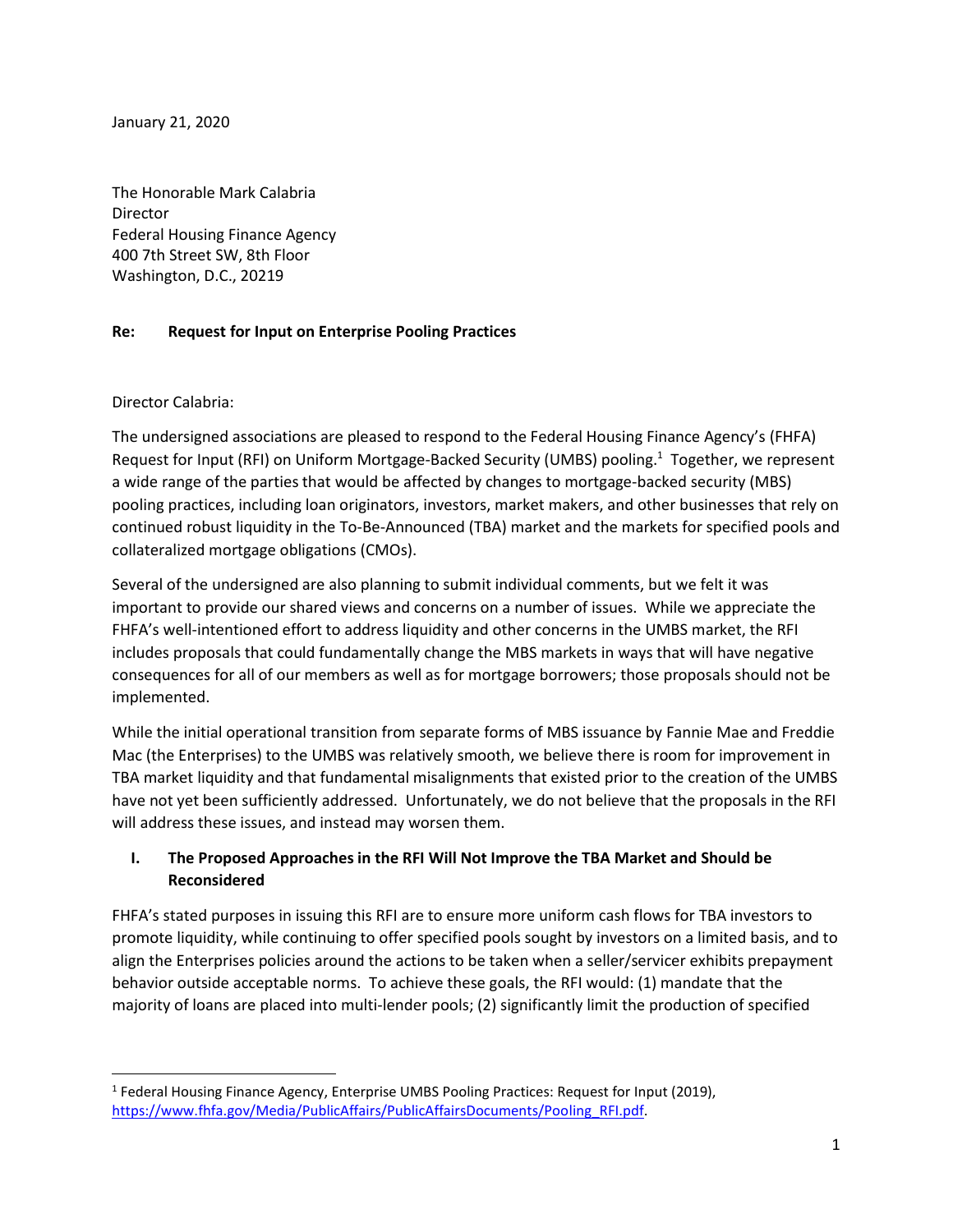pools; and (3) create a mechanism that would limit access to TBA-eligible pools for seller/servicers with anomalous prepayment performance.

While we share these overall goals, we believe that the approaches detailed in the RFI will not result in enhanced liquidity in the TBA market, will diminish the specified pool and CMO markets, and will cause harm to virtually every market participant, leading to higher costs or reduced access to credit that will ultimately impact mortgage borrowers. We strongly urge FHFA to reconsider this approach and offer the following comments.

#### **II. Ginnie Mae is Not an Appropriate Model for Conventional MBS Markets**

The RFI states that the primary intent is to "reap the advantages of forming much larger, multi-lender pools that stem from more consistency in prepayment behavior."<sup>2</sup> The RFI goes on to state that "FHFA believes this proposal would result in pooling practices similar to those under the Ginnie Mae II program."<sup>3</sup> Under that program, Ginnie Mae issues one large multi-issuer TBA-eligible pool per month, per coupon. As explained in separate comments filed by many of our associations, Ginnie Mae liquidity trails that of conventional markets by a variety of measures, and to move conventional MBS markets in that direction would be an unwise step backward.<sup>4</sup> The market has clearly expressed its preference for the Enterprises' MBS issuance model. Therefore, we oppose adopting the Ginnie Mae model for the conventional market.

A critical assumption of the RFI is that creating much larger pools, and limiting specified pool production, will increase homogeneity and enhance TBA liquidity. While homogeneity (of the type provided by large multi-lender pools) is needed to a point, we believe that market participants continue to prefer some degree of variability and that more numerous pools (even with somewhat less predictable performance) will foster greater liquidity. This is in part because singular or a very limited number of large pools with predictably bad performance will assuredly result in poorer TBA deliverables. In contrast, more numerous pools with limited variation will be more likely to lead to better liquidity given a broader range of strategies that can be employed even if the deliverable is somewhat less certain than market since the market is more attractive to investors. A limited level of variation allows investors to express their views on expectations of MBS performance, rewards seller/servicers that create more desirable MBS, permits a variety of trading strategies, and helps foster liquid and vibrant trading. In short, we believe investors prefer more options, not fewer, and that driving toward one or a very few large pools will reduce investor interest and liquidity, not increase it.

Additionally, the proposal eliminates incentives for lenders to create more desirable MBS, and it gives the Enterprises too much control over mortgage markets. Today, by choosing which lenders are eligible for which MBS programs, the Enterprises have too much influence in the market. The proposal extends, enhances, and further entrenches that power by removing the ability of market participants to individually price the risk of a variety of pool types. In a post-conservatorship environment, it is not

l

<sup>2</sup> *Id.* at 12.

<sup>3</sup> *Id.* at 13

<sup>4</sup> See comment letters from SIFMA and HPC in response to FHFA's Request for Information (RFI) on Uniform Mortgage Backed Security (UMBS) Pooling.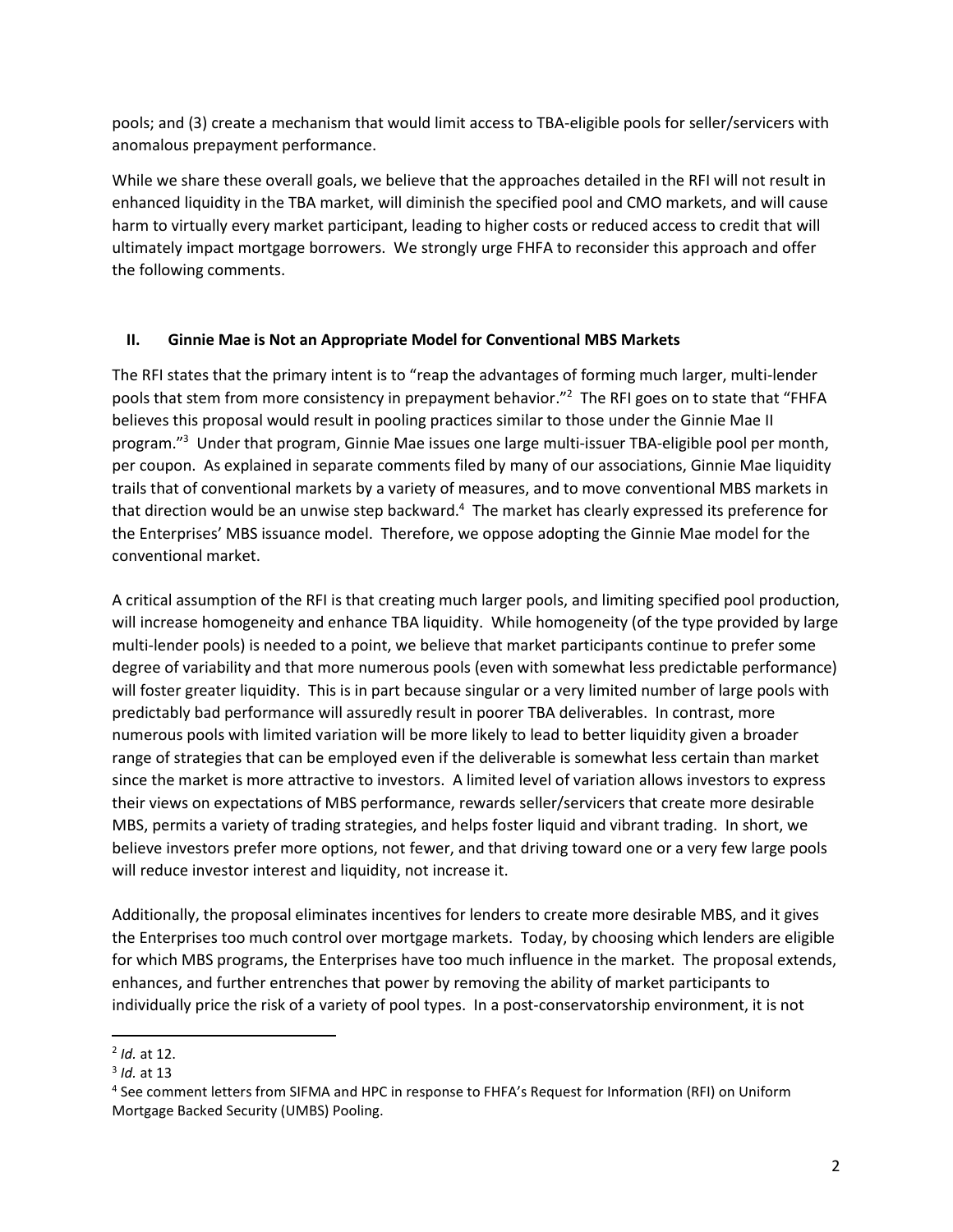clear what controls or limitations might be placed on this power, how any standards would be enforced, or how the Enterprises would be required to remain aligned as private-sector entities.

#### **III. The Proposal Does Not Address the Underlying Problems**

A fundamental challenge facing the UMBS market is that similar bonds issued by the Enterprises do not necessarily trade at the same prices. Market participants have identified important performance and alignment issues between the Enterprises that should be addressed, but these efforts remain ongoing, causing divergent pricing between some of the Enterprises' MBS. Driving more loans into larger multilender pools does not remedy the misalignments of the MBS produced by each of the Enterprises; instead, it masks the problems without fixing them. It will also reduce the incentives for originators to produce MBS for which investors typically express greater demand, given that they will not be rewarded with increased prices for those bonds. Instead, originators of more desirable MBS will subsidize producers of less desirable MBS and, more problematically, any institutions that rapidly refinance loans in ways that do not provide tangible benefits for borrowers. Further, nothing in the RFI addresses the potential for inappropriate types of market share competition between the Enterprises, which could degrade MBS performance. Far from correcting the underlying problems that impact liquidity, the proposal would only mask such problems, and it has the potential to create ever-larger pools of reduced quality in a "race to the bottom."

### **IV. Banning Originators with Fast Prepayment Rates Presents Challenges and Requires Greater Detail**

The RFI proposes that the Enterprises would exclude certain originators from TBA pools based upon prepayment performance. While this attempt to address concerns over unjustifiably fast-paying seller/servicers—who in some instances could be churning loans or engaged in other abuses—is laudable, it lacks detail. Further, as already noted, requiring that more loans go into large multi-lender pools is likely to mask problems with particular originators. It is unclear from the RFI how the Enterprises would distinguish originators with unjustifiably fast prepayment rates from institutions with faster prepayment rates resulting from technological or other innovations that drive more efficient refinancing. A preferable approach would be to require the Enterprises to develop detailed, transparent standards for evaluating originator performance to ensure that bad actors are sorted out of larger, multi-lender pools. We note that in today's market, originators can be rewarded for producing pools desired by MBS investors, and this incentive provides a check on originator behavior. The proposal in the RFI would, at best, weaken this market mechanism.

### **V. Specific Harms to Market Participants**

As discussed above, we believe the proposals in the RFI could impair TBA market functioning and liquidity. Accordingly, we believe that the proposals will have negative consequences for nearly all market participants, including each of our respective memberships, as well as for borrowers. We discuss some of the specific harms we anticipate below.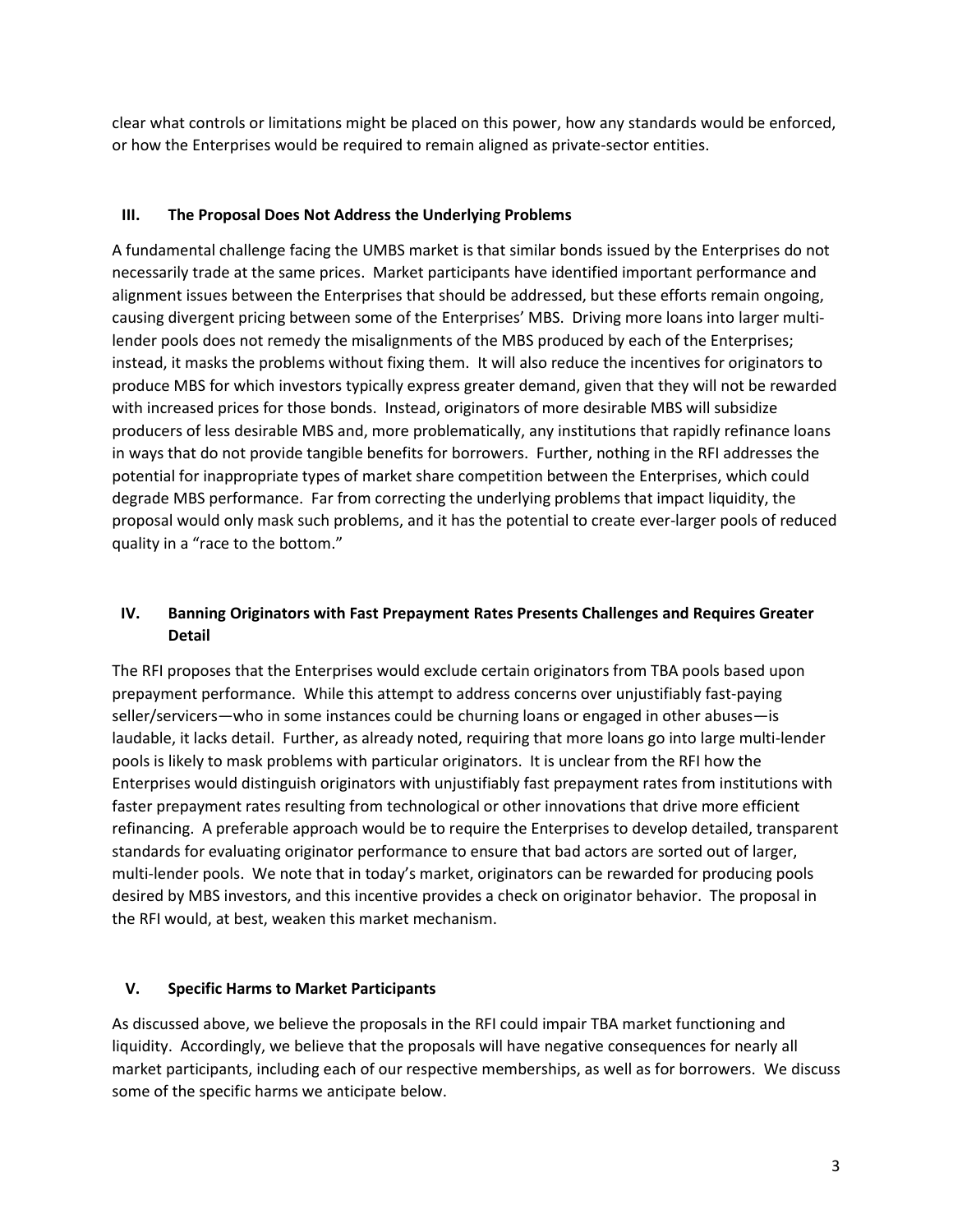# *A. Originators*

Loan originators, whether they are community or large banks, credit unions, independent mortgage bankers, or other types of financial institutions, strive for best price execution. The level of originator activity varies with market conditions and may be best served by issuing single-issuer pools or other specified pools depending upon investor appetite. The RFI would greatly reduce flexibility by requiring that the bulk of originations are delivered into large, multi-lender pools. This will result in reduced profitability for many originators and reduced product availability (or increased costs) for borrowers as loans become more standardized and "cookie cutter" to fit into the larger pools. Significantly, by forcing most loans into larger pools, the proposal would be particularly disadvantageous to those institutions that originate loans most desired by investors.

### *B. Investors*

Investors would have their investment choices and strategies substantially reduced by the proposal. Their options would be limited to the large, multi-lender pools, or fewer and more expensive specified pools (which may be further limited by policies set by the Enterprises). Overall, investment options will decline, which may result in investors seeking returns in other markets, reducing rather than expanding liquidity in the TBA market. We also note that investors will have fewer options in the CMO market, as the specified pools that are available to create desired cashflows in a CMO structure will either be unavailable or uneconomical. Finally, while FHFA attempts to make accommodations for real estate investment trusts (REITs), an important investor class, it is not clear that the accommodations would be sufficient or that they would be equitable to REITs or other types of investors.

# *C. Market Makers*

Market makers stand between transaction parties to ensure a continuous flow of liquidity from buyers to sellers. TBA trading operations are commoditized, low-margin businesses. Specified pool and CMO trading, however, are vital sources of revenue to support the broader MBS trading operations. To the extent that specified pool and CMO markets become less vibrant, this will affect the TBA side of the business and result in decreased capital allocations to TBA desks. As a result, market makers would carry less inventory, take on less risk, and provide less liquidity to TBA markets than they do today.

# *D. Mortgage Borrowers*

Reduced liquidity in the TBA market would likely lead to higher interest rates for borrowers. Additionally, the reduced number of specified pools may result in fewer loan product options for borrowers as loans become more standardized to fit into the larger, more generic multi-lender pools. The cost for more specialized loans, if they remain available, could increase. These increased costs could lead to a reduction in access to credit, putting homeownership out of reach for many Americans.

### **VI. Conclusion**

For the reasons cited above, we strongly urge FHFA to abandon the proposed mandate for a high share of loans to be securitized in multi-issuer pools. Specifically, we urge FHFA to directly address the causes of misalignments among MBS between the Enterprises and to avoid taking actions that reduce the variety and optionality for investors and lenders that exists today in the TBA market. Efforts to address